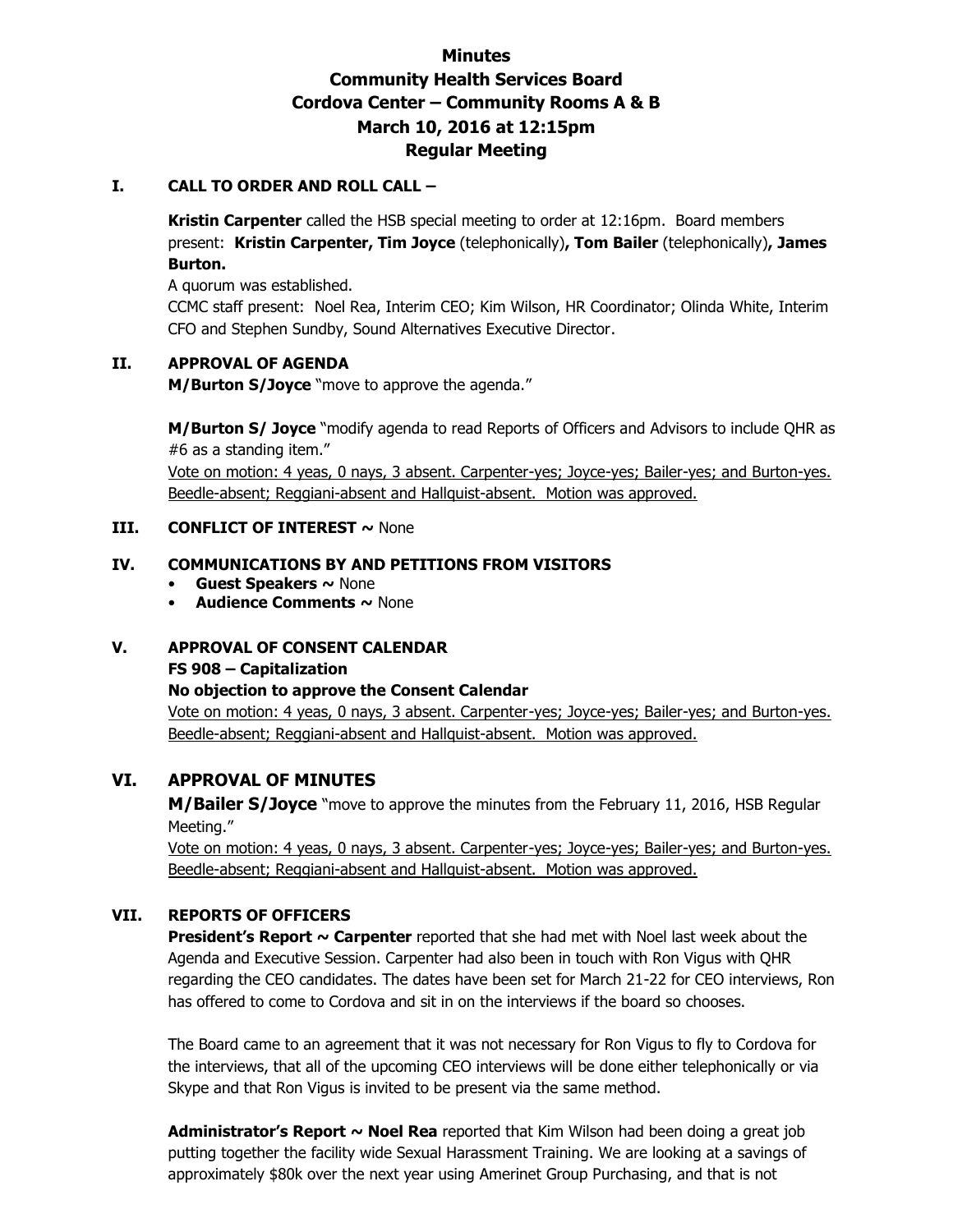including savings from all departments in the facility. Revenue is up in February. In approximately 4 – 6 weeks we should be receiving Meaningful Use money. We will be hosting a community gathering welcoming Dr. Sanders. And I am hoping to have Joe Tye, author of The Florence Prescription come to Cordova the end of April.

### **Finance Report ~**

### **Medical Director's Report ~** None

### **VIII. CORRESPONDENCE**

- 1. QView February 2016
- 2. February 2016 QHR Board Minutes
- 3. IVantage 2016 Methodology
- 4. IVantage 2016 Rural Relevance Study

### **IX. ACTION ITEMS**

### **1. Resolution to update CCMC Authorized Check Signers**

**M/Burton S/Joyce** "I move to approve the Resolution of the Cordova Health Services Board designating the representatives authorized for signing checks, non-check payroll tax payment, and cash transfers for Cordova Community Medical Center."

**M/Burton S/Joyce** "Amend the resolution to add HSB Vice-President Tim Joyce as an authorized check signer for CCMC."

Vote on amendment: 4 yeas, 0 nays, 3 absent. Carpenter-yes; Joyce-yes; Bailer-yes; and Burton-yes. Beedle-absent; Reggiani-absent and Hallquist-absent. Motion was approved.

**M/Carpenter S/Burton** "Amend the resolution to strike Randy Apodaca from the names to remove as an authorized check signer for CCMC."

Vote on second amendment: 4 yeas, 0 nays, 3 absent. Carpenter-yes; Joyce-yes; Bailer-yes; and Burton-yes. Beedle-absent; Reggiani-absent and Hallquist-absent. Motion was approved.

Vote on main motion: 4 yeas, 0 nays, 3 absent. Carpenter-yes; Joyce-yes; Bailer-yes; and Burton-yes. Beedle-absent; Reggiani-absent and Hallquist-absent. Motion was approved.

### **2. Resolution of Lease-Purchase Equipment Agreement**

**M/Burton S/Bailer** "move to approve the Resolution of the Cordova Health Services Board approving the Equipment Lease-Purchase Agreement for the CT scanner."

### **M/Burton S/Joyce "I move to refer back to staff"**

Vote on motion: 4 yeas, 0 nays, 3 absent. Carpenter-yes; Joyce-yes; Bailer-yes; and Burtonyes. Beedle-absent; Reggiani-absent and Hallquist-absent. Motion was approved.

### **X. DISCUSSION ITEMS ~ None**

### **XI. AUDIENCE PARTICIPATION ~ None**

#### **XII. BOARD MEMBERS COMMENTS**